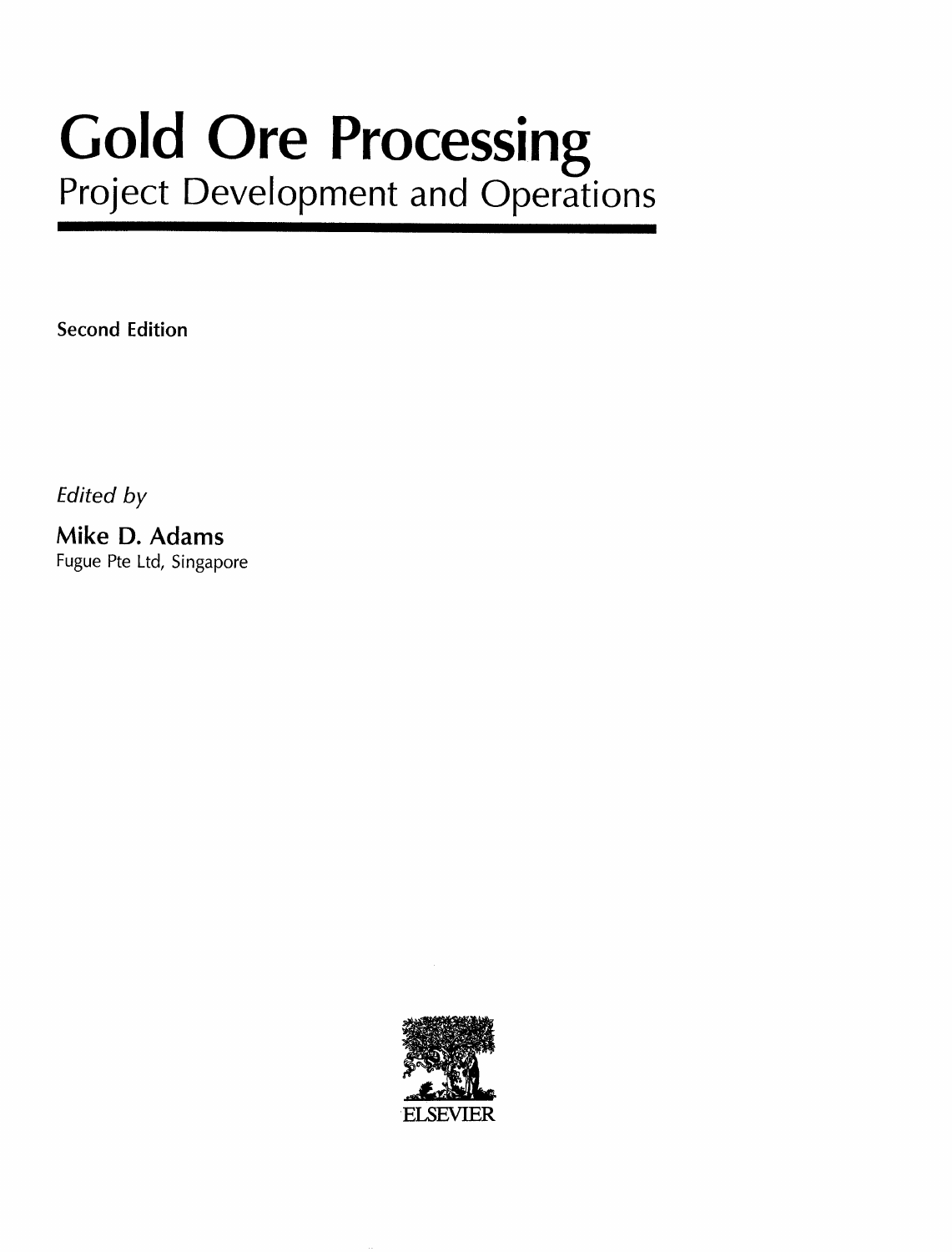# **Contents**

| List of Contributors      | ix    |
|---------------------------|-------|
| Foreword                  | xi    |
| Preface to Second Edition | XV    |
| Preface to First Edition  | xvii  |
| Acknowledgments           | xix   |
| List of Acronyms          | xxi   |
| List of Mineral Formulae  | xxvii |

#### 1. Gold - An Historical Introduction 1

F. Habashi

#### Part <sup>I</sup> Project Development

### Economic Evaluation of Gold Projects

| 2. Overview of the Gold Mining |
|--------------------------------|
| <b>Industry and Major Gold</b> |
| <b>Deposits</b>                |

M.D. Adams

3. Evaluation and Funding of Capital Projects in Mining

25

31

45

57

F.K. Crundwell

## Feasibility Study Management

- 4. Sampling Procedures R.J. Holmes
- 5. Mineralogical Investigation of Gold Ores

S.L. Chryssoulis, J. McMullen

| 6. Geometallurgical Characterization<br>and Automated Mineralogy<br>of Gold Ores                                     | 95  |
|----------------------------------------------------------------------------------------------------------------------|-----|
| J. Zhou, Y. Gu                                                                                                       |     |
| 7. Process Flowsheet Selection                                                                                       | 113 |
| D. Lunt, T. Weeks                                                                                                    |     |
| 8. Metallurgical Test Work: Gold<br><b>Processing Options, Physical</b><br>Ore Properties, and Cyanide<br>Management | 131 |
| J.E. Angove, S. Acar                                                                                                 |     |
| 9. Process Simulation and<br>Modeling                                                                                | 141 |
| H. Smith                                                                                                             |     |
| 10. Feasibility Study Plant Design                                                                                   | 149 |
| A. Ryan, E. Johanson, D. Rogers                                                                                      |     |
| Commissioning                                                                                                        |     |
| 11. Commissioning                                                                                                    | 173 |
| G. Lane, P. Messenger, D. Stephenson                                                                                 |     |
| <b>Safety, Process Control and</b><br><b>Environmental Management</b>                                                |     |
| 12. The International Cyanide<br><b>Management Code: Ensuring</b><br><b>Best Practice in the Gold</b><br>Industry    | 191 |
| N. Greenwald, P. Bateman                                                                                             |     |

v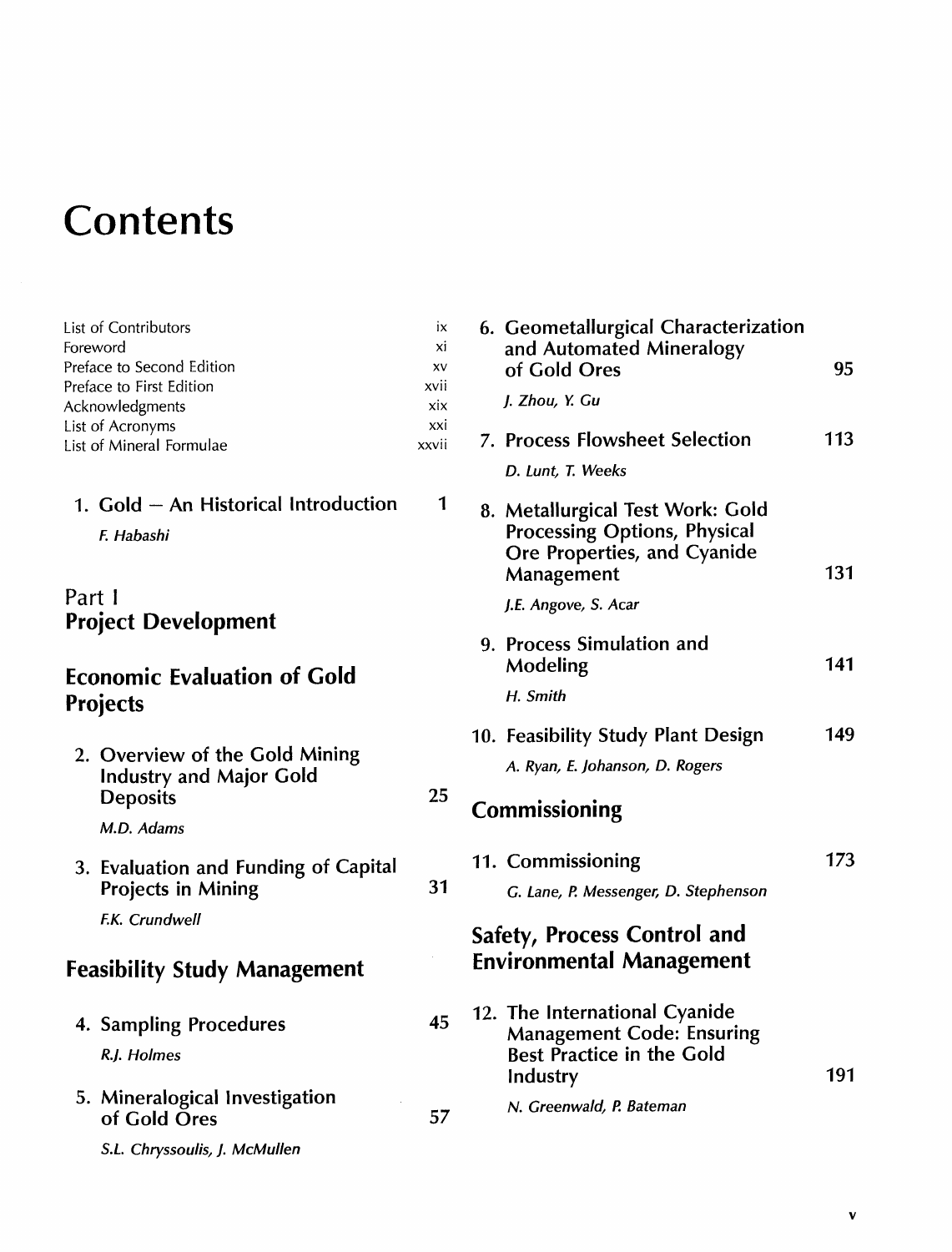| 13. Approaches to Cyanide Code<br><b>Compliance for Tailings Storage</b><br><b>Facilities</b>                    | 207 | <b>Oxidation of Sulfide Ores</b><br>and Concentrates                                     |     |
|------------------------------------------------------------------------------------------------------------------|-----|------------------------------------------------------------------------------------------|-----|
| D. Donato, N.D. Overdevest                                                                                       |     | 21. Pressure Oxidation Overview                                                          | 341 |
| 14. Process Control                                                                                              | 219 | K.G. Thomas, M.S. Pearson                                                                |     |
| D.G. Hulbert, C. Aldrich                                                                                         |     | 22. Bacterial Oxidation of Refractory<br><b>Gold Concentrates</b>                        | 359 |
| <b>Closure and Rehabilitation</b>                                                                                |     | P. Miller, A.R.G. Brown                                                                  |     |
| 15. Closure and Rehabilitation<br>of Gold-Processing Plants                                                      | 231 | 23. Roasting Developments $-$<br><b>Especially Oxygenated</b><br>Roasting                | 373 |
| J. Muller, H. Lacy                                                                                               |     | K.G. Thomas, A.P. Cole                                                                   |     |
| 16. Closure and Rehabilitation of Gold<br>Mines with a Focus on Tailings<br><b>Storage Facilities</b><br>H. Lacy | 241 | 24. Roasting of Gold Ore in the<br><b>Circulating Fluidized-Bed</b><br><b>Technology</b> | 393 |
|                                                                                                                  |     | J. Hammerschmidt, J. Güntner, B. Kerstiens,<br>A. Charitos                               |     |
| Part II<br><b>Unit Operations</b>                                                                                |     | Leaching                                                                                 |     |
| <b>Comminution and Solid-Liquid</b><br><b>Separation</b>                                                         |     | 25. Heap Leaching of Gold and Silver<br>Ores                                             | 413 |
| 17. Comminution Circuits for Gold.<br><b>Ore Processing</b><br>J.B. Mosher                                       | 259 | T.J. Manning, D.W. Kappes<br>26. Advances in the Cyanidation<br>of Gold                  | 429 |
| 18. Liquid-Solid Separation in Gold<br>Processing                                                                | 279 | G. Deschênes<br>27. Alternative Lixiviants to Cyanide<br>for Leaching Gold Ores          | 447 |
| M.L. McCaslin, J. Johnson                                                                                        |     | M.G. Aylmore                                                                             |     |
| <b>Concentration</b>                                                                                             |     | 28. Thiosulfate as an Alternative<br>Lixiviant to Cyanide for Gold                       |     |
| 19. Advances in Gravity Gold<br><b>Technology</b>                                                                | 301 | <b>Ores</b><br>M.G. Aylmore                                                              | 485 |
| M. Fullam, B. Watson, A. Laplante, S. Gray                                                                       |     |                                                                                          |     |
| 20. Flotation of Gold and Gold-<br><b>Bearing Ores</b>                                                           | 315 | 29. Chloride as an Alternative<br>Lixiviant to Cyanide for<br><b>Gold Ores</b>           | 525 |
| R. Dunne                                                                                                         |     | M.D. Adams                                                                               |     |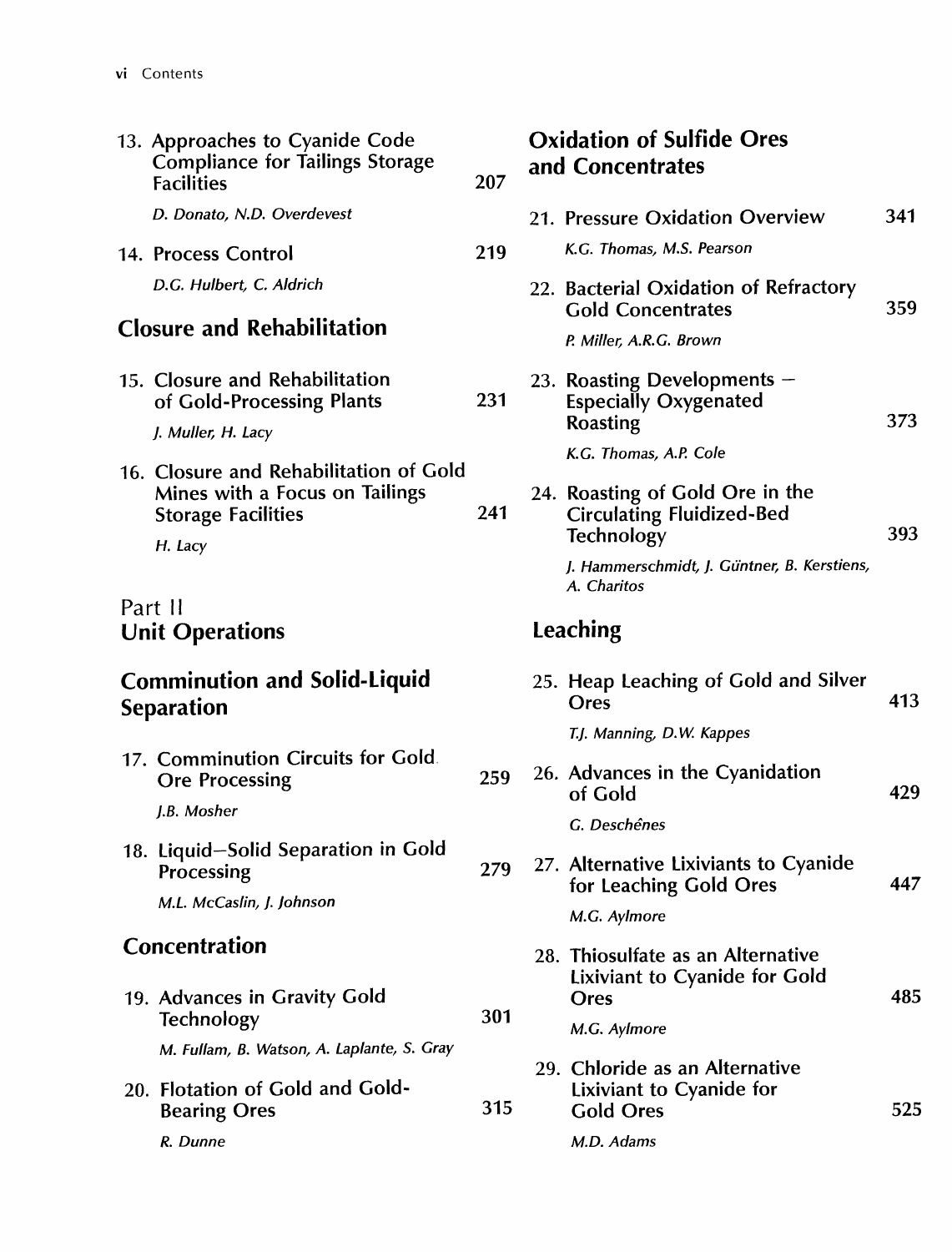| <b>Gold Recovery</b><br>30. Carbon-in-Pulp                                       | 535 | 41. Developments in Arsenic<br>Management in the Gold<br>Industry    | 739 |
|----------------------------------------------------------------------------------|-----|----------------------------------------------------------------------|-----|
| W.P. Staunton                                                                    |     | E. Asselin, R. Shaw                                                  |     |
| 31. Zinc Cementation<br>R. Walton                                                | 553 | 42. Mercury in Gold Processing<br>N. Ahern                           | 753 |
| 32. Resin-in-Pulp and Resin-in-<br>Solution                                      | 561 | Part III<br><b>Case Study Flowsheets</b>                             |     |
| M. Kotze, B. Green, J. Mackenzie, M. Virnig                                      |     |                                                                      |     |
| 33. Electrowinning                                                               | 585 | <b>Polymetallic Ores</b>                                             |     |
| M. Costello                                                                      |     | 43. Gold-Copper Ores                                                 | 771 |
| 34. Refining of Gold- and Silver-<br><b>Bearing Doré</b>                         | 595 | <b>B. Sceresini, P. Breuer</b>                                       |     |
| M.B. Mooiman, L. Simpson                                                         |     | 44. Case Study Flowsheets:<br>Copper-Gold Concentrate                |     |
| <b>Disposal of Residues</b>                                                      |     | <b>Treatment</b>                                                     | 803 |
| 35. Cyanide Treatment: Physical,<br>Chemical, and Biological<br><b>Processes</b> | 619 | D.B. Dreisinger<br>45. Processing of High-Silver<br><b>Gold Ores</b> | 821 |
| M.M. Botz, T.I. Mudder, A.U. Akcil                                               |     | G.T. Lapidus, M. Millard                                             |     |
| 36. Cyanide Recovery                                                             | 647 | 46. Recovery of Gold as<br>By-Product from the                       |     |
| C.A. Fleming                                                                     |     | <b>Base-Metals Industries</b><br>C.J. Ferron                         | 831 |
| 37. Tailings Storage Facilities                                                  | 663 |                                                                      |     |
| D. Williams<br>38. Water Management in Gold<br><b>Ore Processing</b>             | 677 | 47. Extraction of Gold from<br><b>Platinum Group Metal</b><br>Ores   | 857 |
| G. Beale                                                                         |     | G. Kyriakakis                                                        |     |
| 39. Retreatment of Gold Residues                                                 | 709 | <b>Refractory Ores</b>                                               |     |
| A. Muir, J. Mitchell, S. Flatman,<br>C. Sabbagha                                 |     | 48. Refractory Sulfide Ores-Case<br><b>Studies</b>                   | 873 |
| 40. Practical Considerations in the<br>Hydro Re-Mining of Gold                   |     | D. Lunt, N. Briggs                                                   |     |
| <b>Tailings</b>                                                                  | 729 | 49. Preg-Robbing Gold Ores                                           | 885 |
| J. Wates, A. Götz                                                                |     | J.D. Miller, R.-Y. Wan, X. Díaz                                      |     |